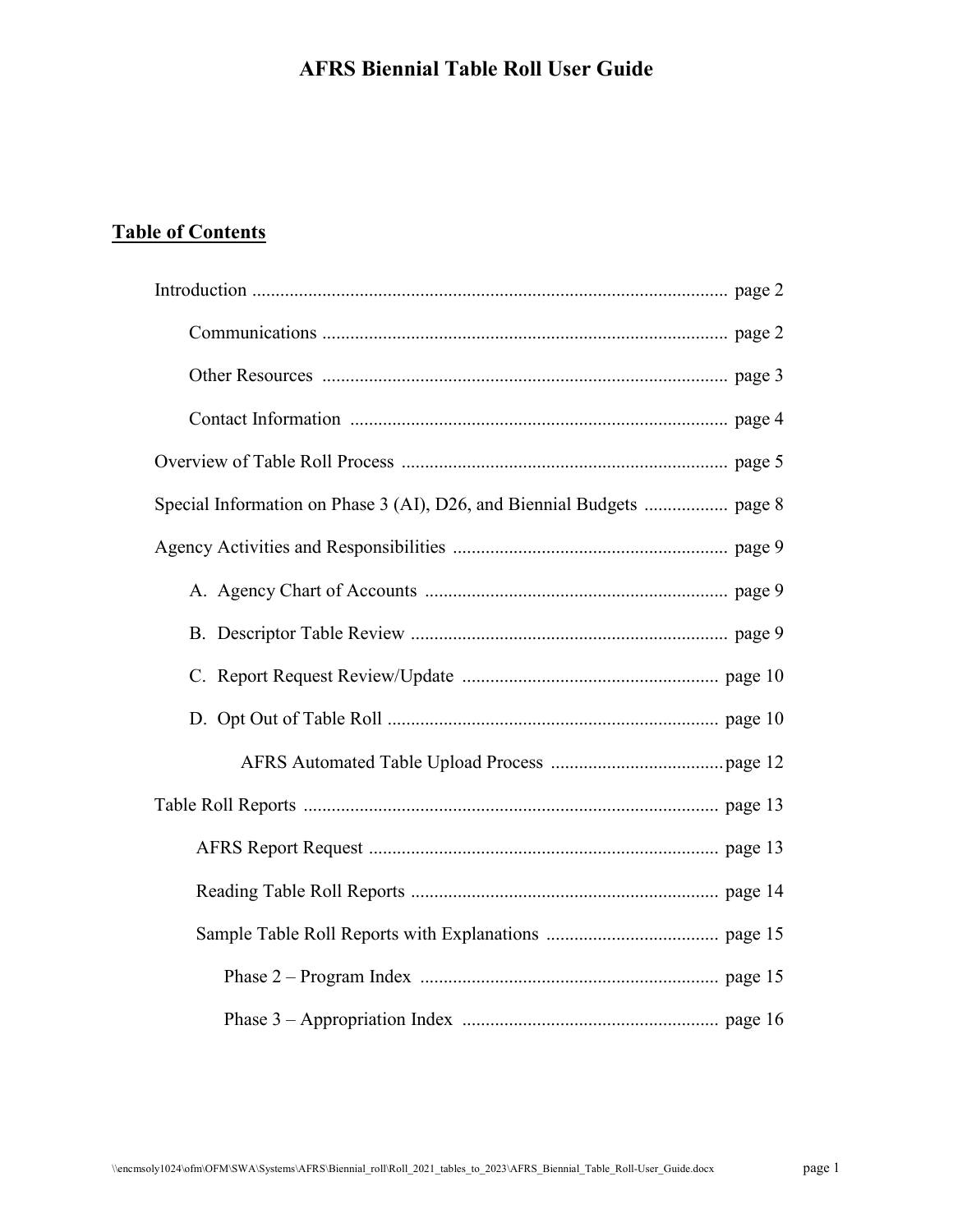### **Introduction**

The AFRS Table Roll is the process by which certain current biennium AFRS tables, both statewide and agency tables, are automatically copied into the new biennium, eliminating the need to rekey the majority of tables. The table roll process occurs shortly before the end of each biennium. The current process will be rolling 2019-21 biennium records (shown in AFRS as BI 21) to 2021-23 biennium records (shown in AFRS as BI 23). The table roll process happens in four phases starting in April 2021.

The table roll is an optional process for agencies. Each agency is given the choice to roll all, some, or none of its tables that are eligible to roll. *The default is to roll all eligible tables.*

This document provides an overview of the process as well as detailed instructions for certain agency responsibilities. There are also several related documents:

- **Changes Effective for 2023 Table Roll** This 2-page document is mainly informational. It lists the changes to the table roll process implemented for the 2023 roll. The changes include criteria for not rolling certain unused records (OI, PI, D12-Subsubobjects). It also touches on the updates some agencies need to make to eliminate many-to-one relationships in their index codes. This task was initiated by the One Washington project team.
- $\triangleright$  **Timeline** This document lists the dates of the table roll phases and related activities along with who is responsible (Agency or OFM) for each step. Page 2 of the timeline document shows just the agency responsibilities, so you can use it as a checklist.
- **BI 23 Tables by Roll Phases** This lists all the AFRS tables, both agency and statewide, by their roll phase (1-4). It also lists the tables that do not roll for various reasons.

All documents are available on the OFM Accounting webpage under Administrative and Accounting Resources[/AFRS Table Roll.](http://www.ofm.wa.gov/resources/table_roll.asp)

#### COMMUNICATIONS

During the course of the table roll process, there will be certain planned communications that agencies may want to receive. Approximately two days before each of the table roll processes, OFM Information Technology Services (OFM-ITS) will send reminder email notices via GovDelivery. Each recipient signs up for this communication and controls which subjects they will receive communications about. Click [here](https://public.govdelivery.com/accounts/wagov/subscriber/new?preferences=true#tab1) to sign up or to check your topic selections. The subscription type is Email; enter your state email address and click on submit. Subscribe to the topic AFRS to receive the table roll reminders and other AFRS updates.

OFM Statewide Accounting (SWA) will **not** be sending emails about each phase. Rather, our information – including updates – will be available on the AFRS Table Roll webpage listed above. However, if the new D26 (BI 23) is not available to meet the Phase 3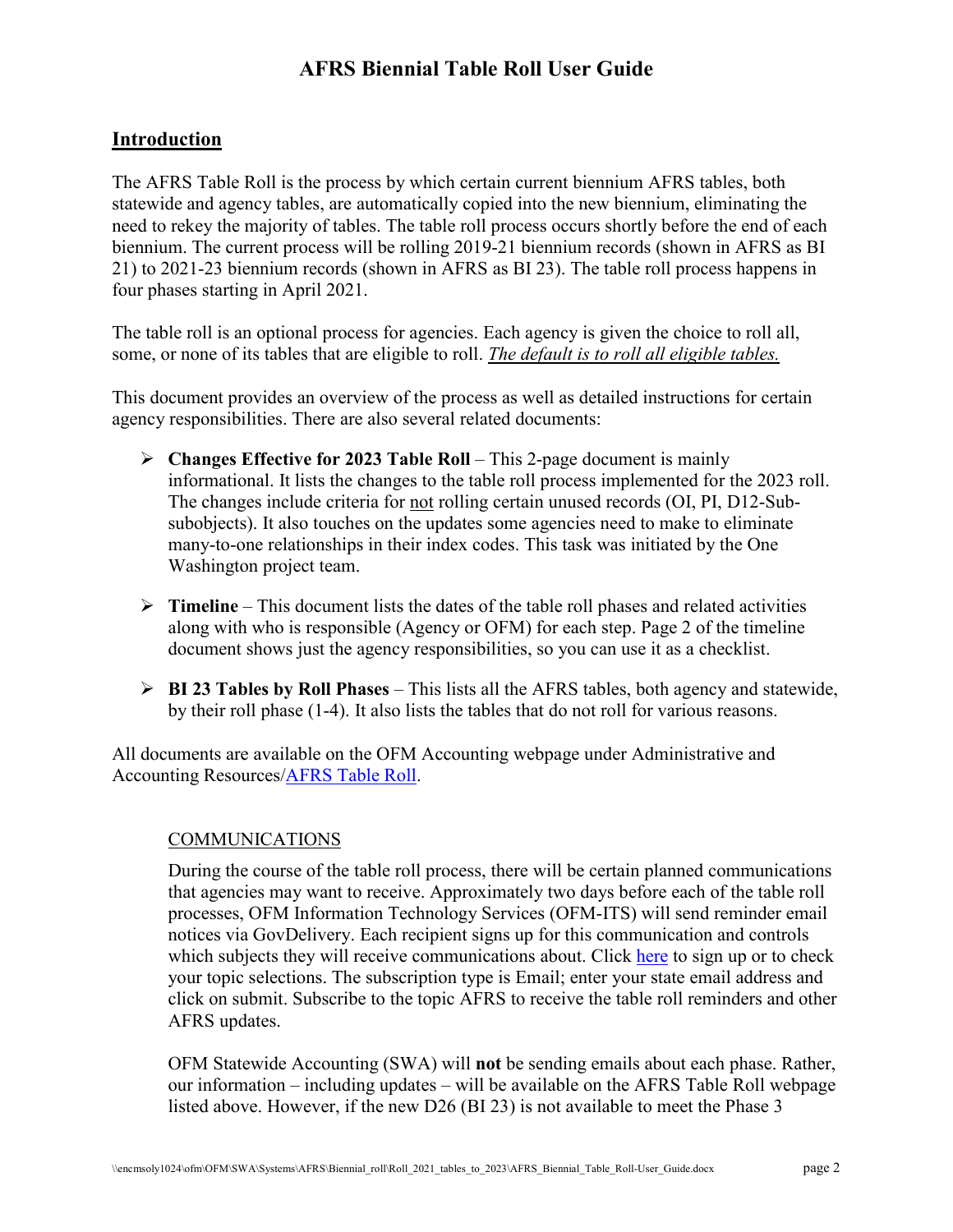timeline (i.e., if the budgets are not passed so there is no expenditure authority schedule), a separate communication will be sent to let you know the backup plan.

#### OTHER RESOURCES

Generally, agency staff assigned to the AFRS table roll project have at least some experience in managing and updating the agency AFRS tables. However, this may not always be the case. For anyone assigned this task who does not have experience in AFRS and AFRS table maintenance, below are some resources to help you get up-to-speed.

#### **Training**

The class listed below is currently being re-developed and is coming soon. It will be available as an elearning course via [The Learning Center](https://sowa.sumtotal.host/core/) (formerly LMS) and the [AFRS webpage.](https://ofm.wa.gov/it-systems/accounting-systems/agency-financial-reporting-system-afrs)

• AFRS Basics and Financial Toolbox

This course provides a high-level overview of the Agency Financial Reporting System (AFRS) and the AFRS Financial Toolbox. This introductory course will cover basic navigation and system functions. The learner will be given the opportunity to learn and then practice exercises within AFRS.

At the conclusion of this course, learners will have reviewed information about:

- $\checkmark$  Table Maintenance  $\checkmark$  Input/Correction
	-
- $\checkmark$  Batch Interface  $\checkmark$  Financial Toolbox
- 
- $\checkmark$  Vendor Maintenance  $\checkmark$  Print/export report

#### **Documentation**

All AFRS documentation and user guides are available on the OFM IT Systems [AFRS Documentation](https://ofm.wa.gov/it-systems/agency-financial-reporting-system-afrs/afrs-documentation) webpage. The table maintenance documents start with TM, and the titles are self-explanatory. The TM-Table Maintenance Overview is a good one to start with, and the documents for each of the tables, such as program index, contain information specific to that table.

The other document of interest is the AFRS Automated Table Upload Process. This process can be used to load the Master Index Table which does not roll. The AFRS Automated Table Upload Process can also be used for table updates throughout the biennium. (Refer to page 12 below.)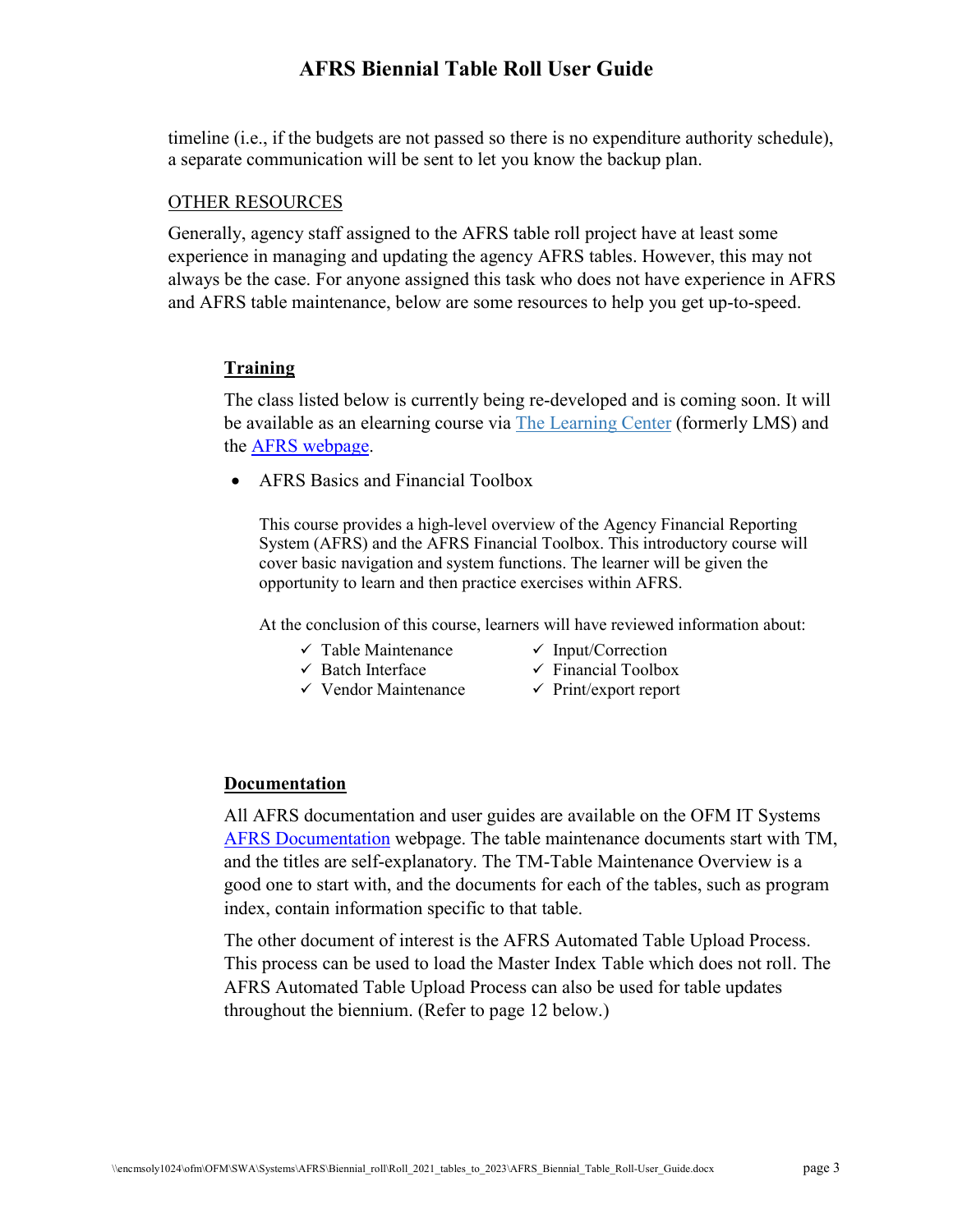#### CONTACT INFORMATION

• General questions about the table roll or any of the table roll documents, contact OFM Statewide Accounting by email or call via Teams.

> Cheryl Hainje [\(cheryl.hainje@ofm.wa.gov\)](mailto:cheryl.hainje@ofm.wa.gov) Julie Girard [\(julie.girard@ofm.wa.gov\)](mailto:julie.girard@ofm.wa.gov) Sara Rupe [\(sara.rupe@ofm.wa.gov\)](mailto:sara.rupe@ofm.wa.gov)

• Questions about the table roll opt out process, GovDelivery emails, or AFRS, contact the OFM-ITS Help Desk:

> [HereToHelp@ofm.wa.gov](mailto:HereToHelp@ofm.wa.gov) (specify AFRS in the subject line) or call (360) 407-9100.

• Questions about the One Washington index code cleanup task, contact One Washington by email or call via Teams.

Ben Guyer [\(ben.guyer@ofm.wa.gov\)](mailto:ben.guyer@ofm.wa.gov)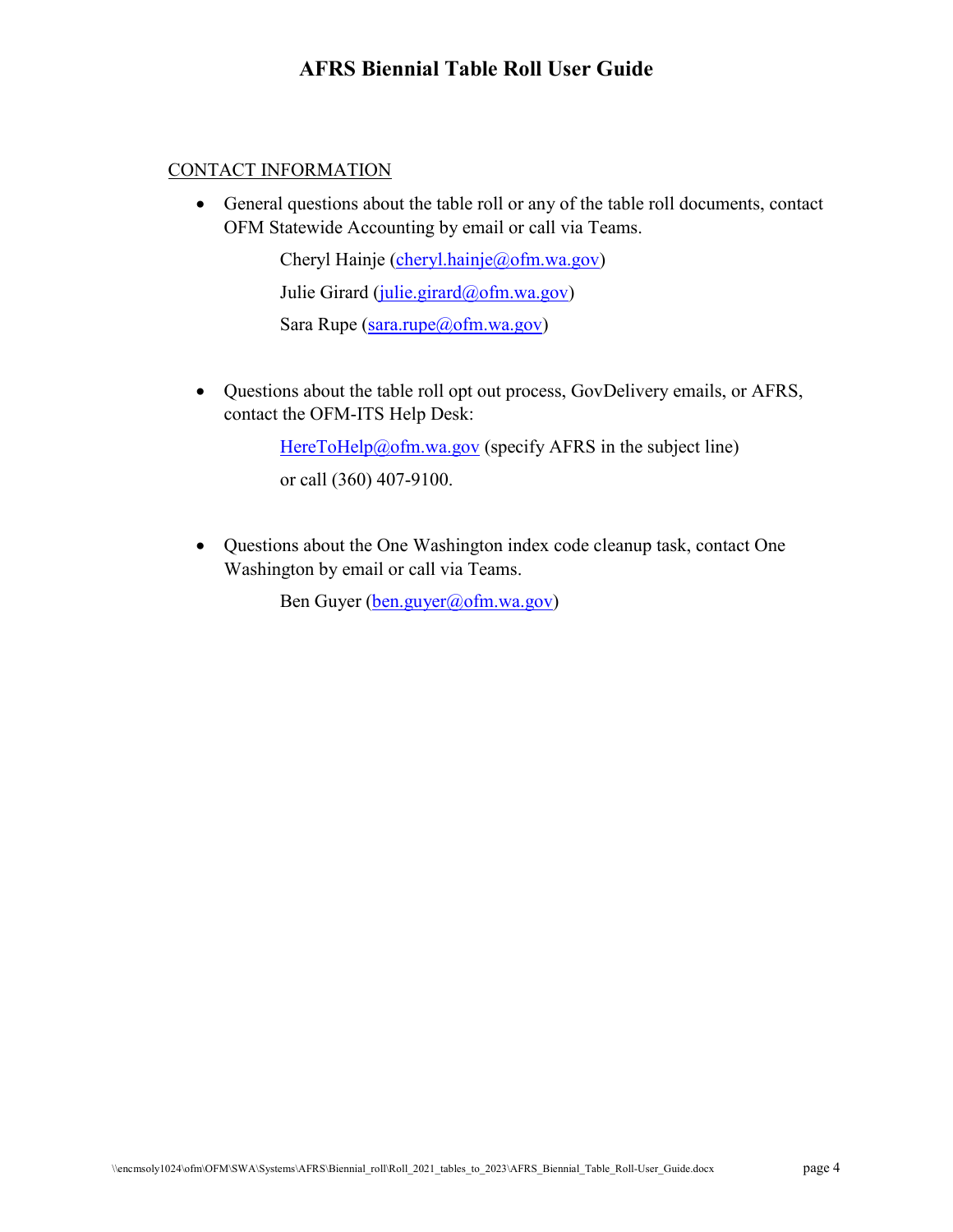#### **Overview of Table Roll Process**

- I. On March 1, OFM-ITS runs a process that reads all existing AFRS tables that are eligible for the table roll and creates a control record for each agency that shows which tables will roll along with the phase. The default is set to 'Y' meaning the table will roll.
- II. Agencies view their control record in AFRS (screen TM.3.8). Agencies may opt out of rolling some or all tables by notifying OFM-ITS. (Refer to page 10 'Agency Activities and Responsibilities' section, item **D. Opt Out of Table Roll**.)
- III. For phases 1-3 of the roll, a simulated roll process is run approximately 10 working days before the actual roll. The simulated process runs the roll process, but does not add the BI 23 table records. Each simulated roll produces reports that show counts of input records, excluded records, rolled records, and error records for certain tables. Agencies should review the simulated roll reports to determine if they need to correct any table records before the actual roll.
- IV. The actual roll of phases 1-4 occurs per the timeline. The same reports that are produced for the simulated process are also produced for the actual table roll.

**Phase 1** rolls the Organization Index (OI or IC) and related descriptor tables (D02-D06), Organization Control (OC), agency and statewide descriptor tables not related to program index and appropriation index codes, and agency Remittance Messages (REM).

A. An OI will only roll if the required supporting DTs exist. The D02-D06 will only roll if they are supporting an OI that rolled.

**NEW:** An OI will only roll if it has been USED during BI 21 or if it was added to AFRS in fiscal year 21 (on or after 7/1/20).

B. Report DWP850IC reports the results of the OI and related descriptor tables (D02-D06) roll.

**NEW:** Records that do not roll because they have not been used during BI 21 will show in the 'Rejected' count and will be listed with an error code **I34 – Unused Org Index Not Rolled**.

C. Note that the D12-Sub-subobject table will roll statewide and agency records in this phase unless the statewide record is marked as Inactive. Statewide inactive records will not roll. However, if an agency has marked certain SSOs as inactive for their agency in BI 21, the record will roll and the new BI 23 record will also show it as inactive for that agency.

**NEW: D12-**Sub-subobject records that have not been used in the current biennium (BI 21) and were not used in the prior biennium (BI 19) will not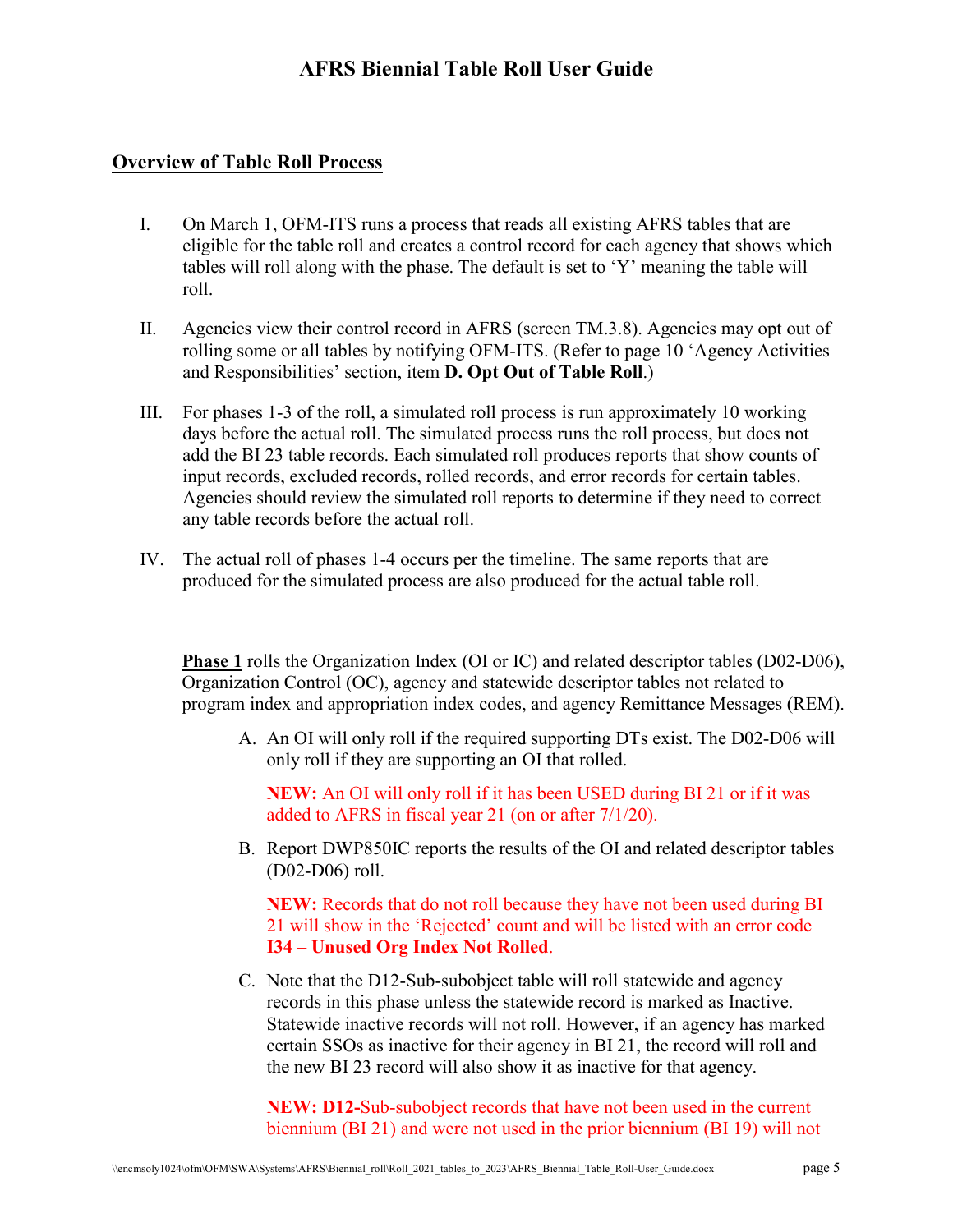roll, except object N SSOs which will roll. If, in BI 23, an agency needs an SSO that did not roll, they will need to request that it be re-established using the Sub-subobject change request form on the OFM/Accounting [Sub](https://ofm.wa.gov/accounting/saam/sub-subobject-details-and-workflow)[subobject details and workflow](https://ofm.wa.gov/accounting/saam/sub-subobject-details-and-workflow) webpage.

**Phase 2** rolls the Program Index (PI) and related descriptor tables (D16-D20), as well as the D65 table.

- A. The D27-Statewide Program will roll as part of Phase 1 and will be updated by OFM Budget prior to Phase 2, so the D27 for BI 23 will include new programs that are known by phase 2 and will not include previously abolished programs.
- B. The PI and DTs will be edited against the D27, as appropriate, so only records with valid program codes will roll. [Note: Function 70-Nonbudgeted programs are not subject to the D27 edit, so they are considered valid and will roll.]
- C. A PI will only roll if the required supporting DTs exist. The D16-D20 will only roll if they are supporting a PI that rolled.

**NEW:** A PI will only roll if it has been USED during BI 21 or if it was added to AFRS in fiscal year 21 (on or after 7/1/20).

- D. PIs marked as 'Inactive' will not roll and will show in the 'Excluded' count on the report). The inactive indicator is an 'I' in the Restrictor field on the PI table.
- E. Report DWP850PI reports the results of the PI and related descriptor tables (D16-D20) roll.

**NEW:** Records that do not roll because they have not been used during BI 21 will show in the 'Rejected' count and will be listed with an error code **P73 – Unused Program Index Not Rolled**.

F. Report DWP85065 reports on D65 records which are edited against the PI, OI, and Budget Unit. [*Applicable to HCA, DSHS, DCYF, and DOC.*]

**Phase 3** rolls the Appropriation Index (AI), related descriptor tables, the AI Federal Grant Award (AIF), and AI Reporting Type (AIR). *Important: Please also refer to "Special Information on Phase 3, the D26 table, and Biennial Budgets" section below, starting on page 8.*

**The new D26 (BI 23) table is needed for most AIs to roll, and completion of the D26 table is dependent on having approved budgets. Thus, the Phase 3 roll may have to be run multiple times, extending into July 2021. Check the [AFRS Table Roll](https://ofm.wa.gov/accounting/administrative-accounting-resources/afrs-table-roll) webpage for updates.**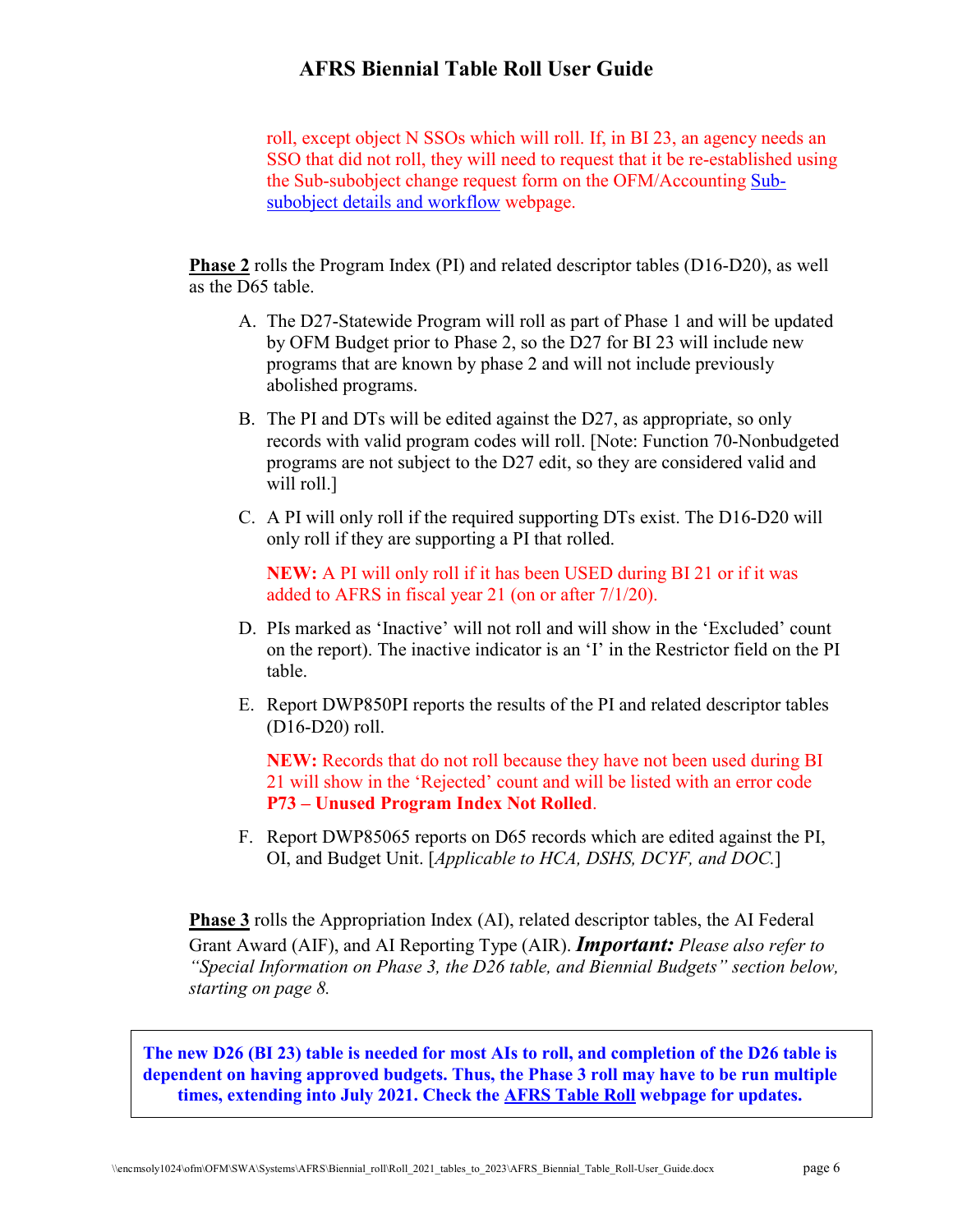- A. Only AIs with the following expenditure authority types will roll: 1-State, 2-Federal, 6-Nonappropriated, 7-Private/Local, X-Prior Biennium Liability Liquidation. All others will **not** roll and will show on the roll report as excluded. These excluded AIs have to be manually entered by agencies, along with the related D07 records, if they are valid for the new biennium.
- B. The AI will be edited against the D26-Statewide Source of Funds, as appropriate, so only records with valid expenditure authority codes will roll. [Note: Type 6 - Nonappropriated expenditure authority codes are not subject to this edit, so they will be considered valid and will roll.]
- C. The AI and D07 records are mutually dependent. An AI will only roll if the required D07 exists. The D07 records will only roll if they are supporting an AI that rolls.
- D. For each BI 21 AI record that rolls to BI 23, the start date and end date will be increased by two years. For example, an AI with BI 21 start and end dates of 07/01/20**19** and 06/30/20**21**, respectively, that rolls to BI 23 will be updated to 07/01/20**21** and 06/30/20**23**.
- E. Report DWP850AI reports on the AI and related descriptor tables (D07, D26).
- F. Report DWP85072 reports on D72 records which are edited against the AI, Program, and Sub-program. [*Applicable to HCA, DSHS, and DCYF.*]
- G. Report DWP85093 reports on D93 records which are edited against the AI. [*Applicable to HCA, DSHS, and DCYF.*]
	- For each BI 21 D93 record that rolls to BI 23, the Month of Service (MOS) FROM and MOS TO dates will be increased by two years. For example, the BI 21 record has a MOS FROM: **19**07 (format is YYMM) and MOS TO: **20**06. If the record passes the AI edit and rolls, the BI 23 record will be MOS FROM: **21**07 and MOS TO: **22**06.

**Phase 4** rolls certain descriptor tables (D71 and D74) related to the Cost Allocation System (CAS). [*Applicable to HCA, DSHS, and DCYF.*] There are no edits on these tables and no reports produced during this roll phase.

## V. After the table roll occurs, **it is the responsibility of each agency to review their final table records and make any necessary modifications by June 30, 2021, or as close to that date as possible**.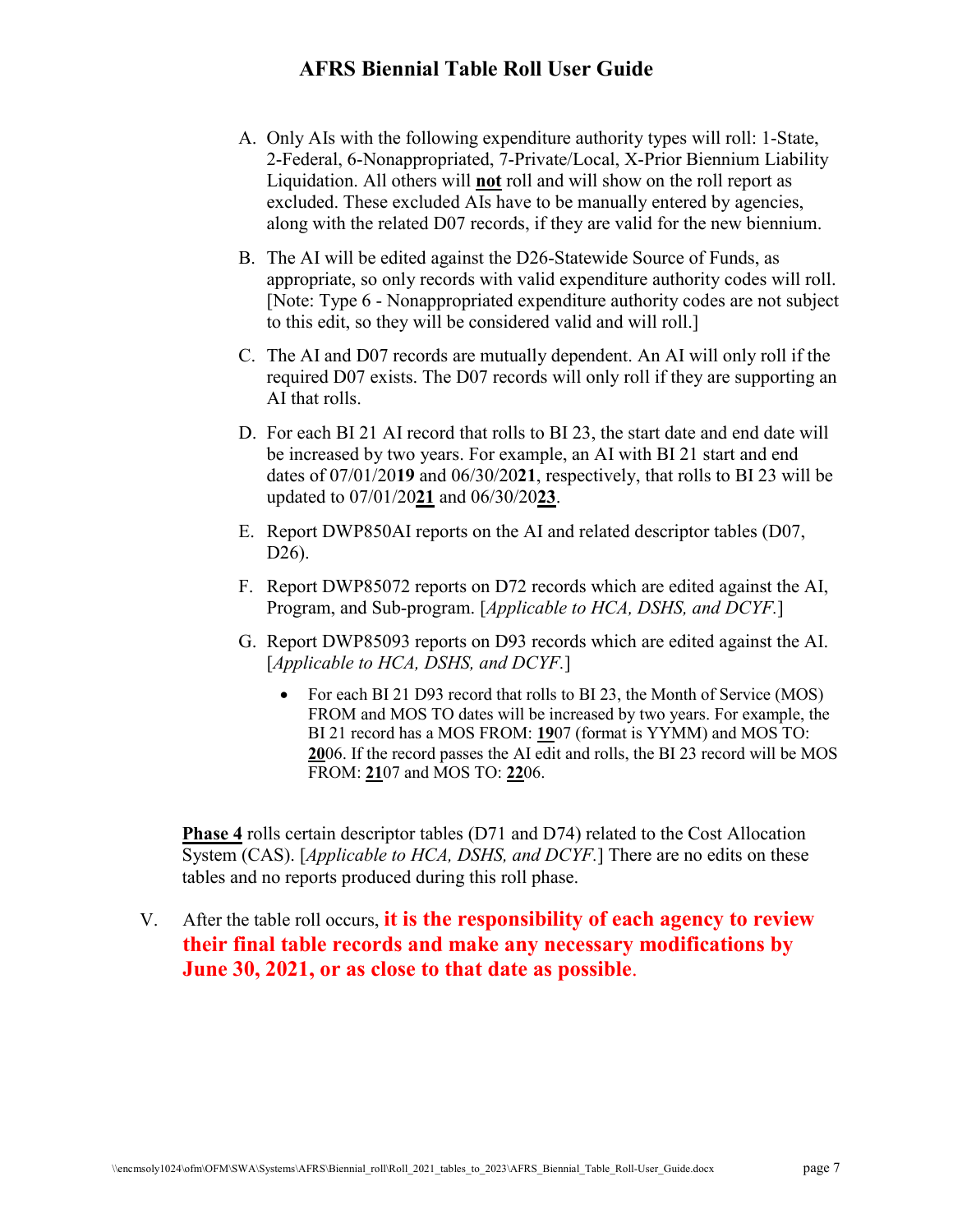### **Special Information on Phase 3, the D26 table, and Biennial Budgets**

As mentioned above, there are some dependencies related to the state's budgets that affect the Phase 3 – AI roll. Below is a synopsis of the activities that have to occur before the AI table roll.

- 1. Budgets (operating, capital, and transportation) must be passed by the Legislature.
- 2. Budgets must be signed by the Governor. Note that the Governor may veto parts (line items) of a budget.
- 3. OFM Budget loads the budgets into TALS at the Agency, Account, and Type level.
- 4. The amount for each Agency/Account is then broken down to the Expenditure Authority (EA) level in TALS to create a **draft** EA schedule. This is a very manual, time-intensive process.
- 5. The draft EA schedule is reviewed by the Agency and the OFM Budget Analyst assigned to the agency. The Agency and OFM Budget Analyst may request changes. OFM Budget modifies the EA schedule, if needed.
- 6. The EA schedule is then published.
- 7. TALS creates a file of the D26-Statewide Source of Funds records.
- 8. The D26 is loaded into AFRS.

After the D26 is loaded, we will run Phase 3 of the table roll. If the budgets are completed on time, there will be a simulated roll on May 17 and the actual roll will occur on May 29. However, we have a back-up plan in case the budgets are delayed. Regardless of whether the budgets are passed or not, we will run the actual Phase 3 roll on May 29 to roll the nonappropriated codes that are not edited against the D26.

Note that steps 4-8 (above) do not happen for the entire state at one time, so some agencies will have D26 records before others. Our back-up plan is to run the Phase 3 roll when a good portion of the D26 records are available. We will do a final Phase 3 roll when all D26 records are available. There may be additional Phase 3 runs in between as well. We will post information, such as planned roll dates, on the [AFRS Table Roll](http://www.ofm.wa.gov/resources/table_roll.asp) webpage.

The table roll process is intended to reduce the amount of records that have to be hand-entered. However, agencies are still allowed to manually enter table records if they choose. *As soon as your agency's EA Schedule has been published, you can update the D07 and AI tables. So, if you need to use a specific AI and can't wait for the next roll to happen, go ahead and add it manually\**. When the table roll process runs, it will NOT override what you entered. It will only add the valid records that do not already exist in BI 23.

\* Remember that any AI records that are new for BI 23 (i.e., there is no corresponding BI 21 record) have to be manually entered in AFRS. Again, this process of manually adding records can start as soon as your agency's EA Schedule has been published.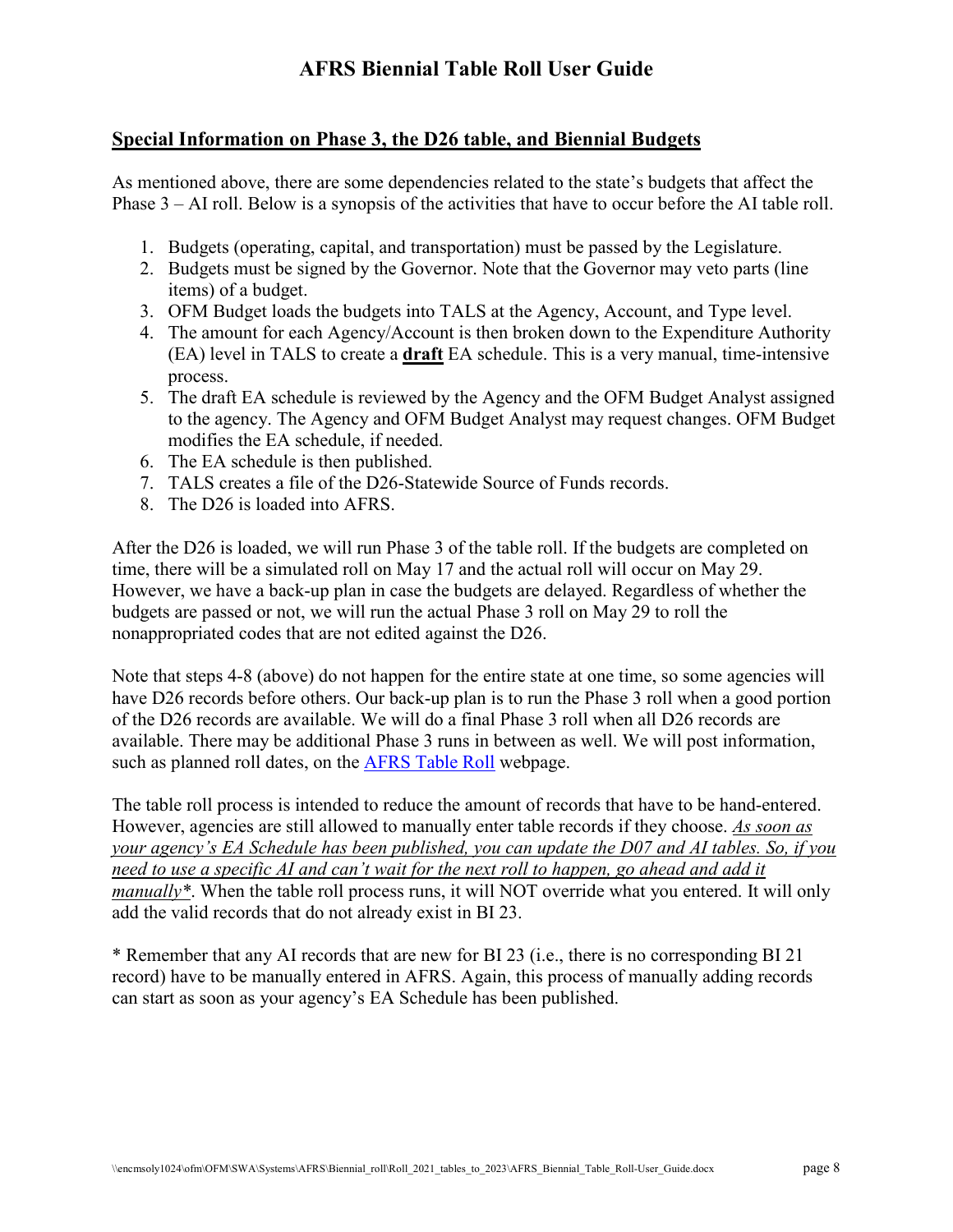#### **Agency Activities and Responsibilities**

The table roll process is intended to eliminate the need to re-key records that do not change from one biennium to the next. Ultimately, every agency is responsible for their own AFRS tables, so be sure to review the results of the table roll prior to the start of the new biennium. Below are the activities that agencies are responsible for before, during, and after the AFRS table roll.

A. **Agency Chart of Accounts**. If you haven't already started, it is time to think about your agency's chart of accounts for the 2021-23 biennium. If the agency decides to make any significant changes, it will impact which current AFRS tables you will want to have rolled. More importantly, your chart of accounts decisions will influence your agency's financial recording and reporting for the entire biennium, so be sure to include the appropriate agency fiscal, budget, program, and management staff in decisions.

**NEW**: As part of the preparation for the AFRS replacement, One Washington staff analyzed AFRS tables, identified codes with many-to-one relationships, and contacted agencies. Impacted agencies submitted a plan for correcting the index codes. These plans need to be implemented after the appropriate phase of the table roll and before July 1, 2021. In addition, it is important that any new index codes do not create additional manyto-one relationships. Please refer to the "Changes Effective for 2023 Table Roll" document.

- B. **Descriptor Table Review**. Regardless of whether or not your agency is making significant changes to its chart of accounts, there are certain descriptor tables that should be reviewed each biennium to determine if the level of detail is still appropriate for your agency. Some agencies need to be able to report at a more detailed level, and other agencies may find their codes are too detailed or unclear so that they actually inhibit consistency. Some common descriptor tables that should be reviewed are listed below, but don't limit your review to these tables.
	- **D36-Sub-source** Are the records still relevant? Are they too granular or not detailed enough to meet the reporting needs of the agency? (Note: There are thousands of D36 records in BI 21 that have not been used. Ideally, any unused, unneeded codes would be deleted in BI 21 BEFORE the phase 1 roll; otherwise, they will roll to BI 23. If that happens, you can still delete them in BI 23, preferably before June 30, 2021.)
	- **D32-Subsidiary Accounts** Are the records all valid? Are there agencies (used with 1354/5154) or funds (used with 1353/5153) that no longer exist?

We have done a high-level review of these two descriptor tables and will be reaching out directly to agencies with a large number of unused records.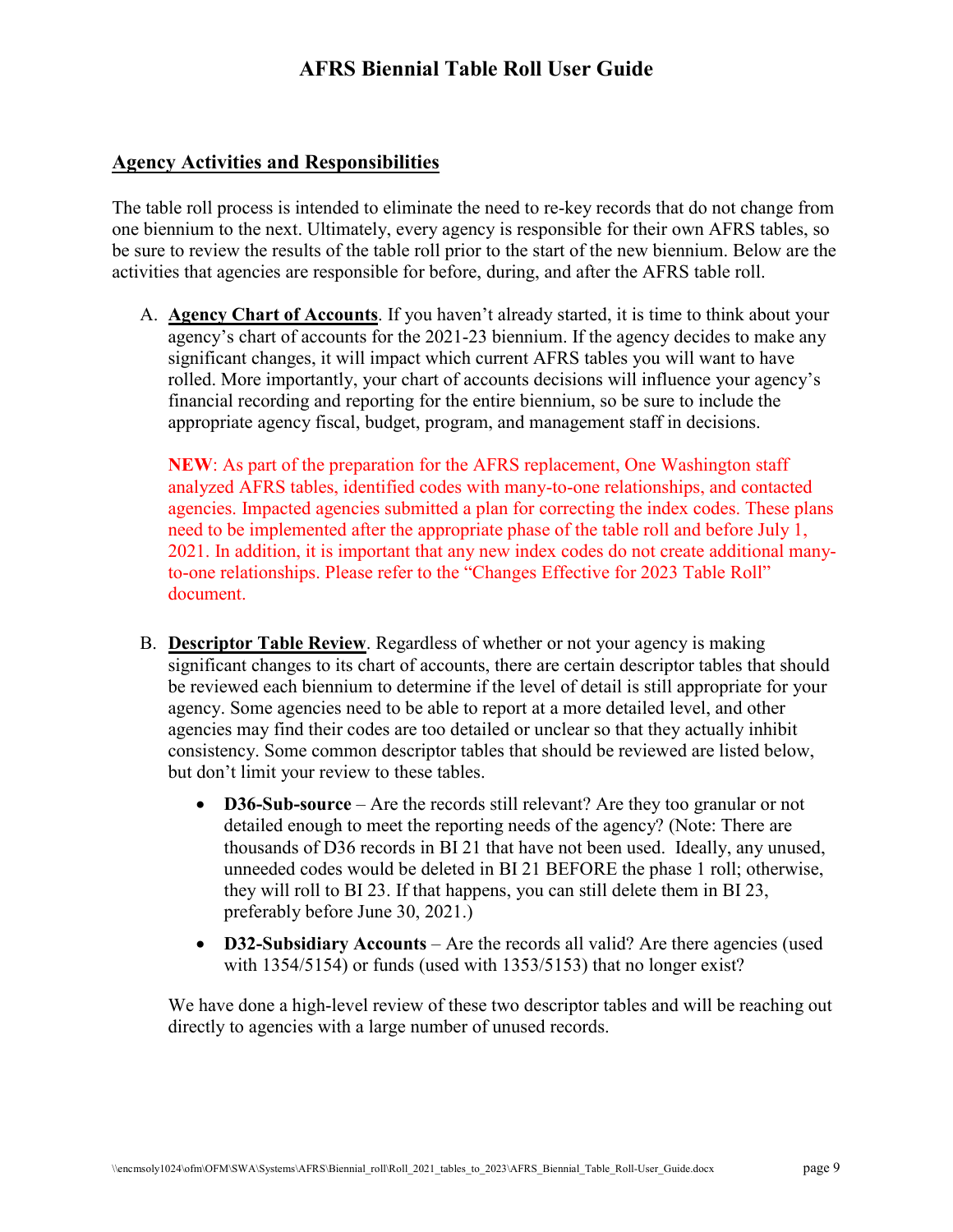Note: To get a listing of records within any of the AFRS tables, use the Web Intelligence (Webi) tool within Enterprise Reporting. Open a new document, select 'Universe' as the data source, and select 'AFRS Titles' as the universe. Choose a specific table: drag the folder to the Result Objects area; drag the "Agency' and 'Biennium' icons to the Query Filters section and enter your agency number and current biennium (2021) as the filters. Run query. Download to Excel.

C. **Report Request Review/Update**. There are a number of reports produced by the simulated and actual table roll processes. In order to receive these reports, each agency must have the appropriate AFRS Report Request records. Report Request records can be viewed on AFRS screen RR.2 and updated or added on screen RR.1.

Refer to section "Table Roll Reports" in this document (page 13) for a list of the report numbers, instructions on checking and adding report request records in AFRS, and sample reports and how to read them.

D. **Opt Out of Table Roll**. By default, all tables eligible to roll will be rolled in the appropriate phase unless the agency notifies OFM-ITS. The tables eligible to roll are displayed on the control record (view on AFRS screen TM.3.8 – Biennium Table Roll-Agency and see example below). If your agency wants all these tables to roll, NO ACTION is required. However, if your agency wants any or all tables not to be rolled, you must notify OFM-ITS at [HereToHelp@ofm.wa.gov,](mailto:HereToHelp@ofm.wa.gov) by **close of business March 30**.

Below is an example of a control record in AFRS (screen TM.3.8). This agency decided not to roll their D36-Sub-source, so it is marked 'N' (NO) in the Roll column.

```
=== AFRS =(TM.3.8)====== BIENNIUM TABLE ROLL - AGENCY ========== C105P303 ===<br>TR: 9990
 TR: ______ 9990 
FUNCTION: R R=REFRESH 
 ID ROLL PH DEP ID ROLL PH DEP ID ROLL PH DEP 
AI_ Y 03 ___ D40 Y 01 ___ _ __ _ _ __ __
AIF Y 03 AI_ D42 Y 01 ___ _ __ _ _ __ __
AIR Y 03 AI_ D43 Y 01 ___ _ __ _ _ __ __
D02 Y 01 IC_ D44 Y 01 ___ _ __ _ _ __ __
\Box D03 Y 01 IC_ D50 Y 01 ___ _ __ _ _ _ __ __
D04 Y 01 IC_ D90 Y 01 ___ _ __ _ _ __ __
D07 Y 03 AI_ D91 Y 01 ___ _ __ _ _ __ __
D12 Y 01 ___ D94 Y 01 ___ _ __ _ _ __ __
D16 Y 02 PI_ 1C_ Y 01 ___ _ __ _ __ __ __
   \begin{array}{cccccccccccccccc} {\rm A1} & {\rm Y} & 03 & \overline{\rm AI} & {\rm D40} & {\rm Y} & 01 & \overline{\rm A1F} & {\rm Y} & 03 & \overline{\rm AI} & {\rm D42} & {\rm Y} & 01 & \overline{\rm D1} & \overline{\rm D1} & {\rm N1} & {\rm N1} & {\rm N1} & {\rm N1} & {\rm N1} & {\rm N1} & {\rm N1} & {\rm N1} & {\rm N1} & {\rm N1} & {\rm N1} & {\rm N1} & {\rm N1} & {\rm N1} & {\rm N1} & {\rm N1} & {\rm N1} & {\rm N1} & {\rmD18 Y 02 PI_ PI_ Y 02<br>
D19 Y 02 PI_ RMT Y 01
   D19 Y 02 PI<br>D20 Y 02 PI
    D20 Y 02 PI_ ___ _ __ ___ ___ _ __ ___ 
   D32 Y 01 ___ __ __ _ _<br>D36 <mark>N</mark> 01
D36 N 01 ___ _ __ _ __ __ __ __ __ __ _
                       F3=RETURN, F12=MESSAGE, CLEAR=EXIT
```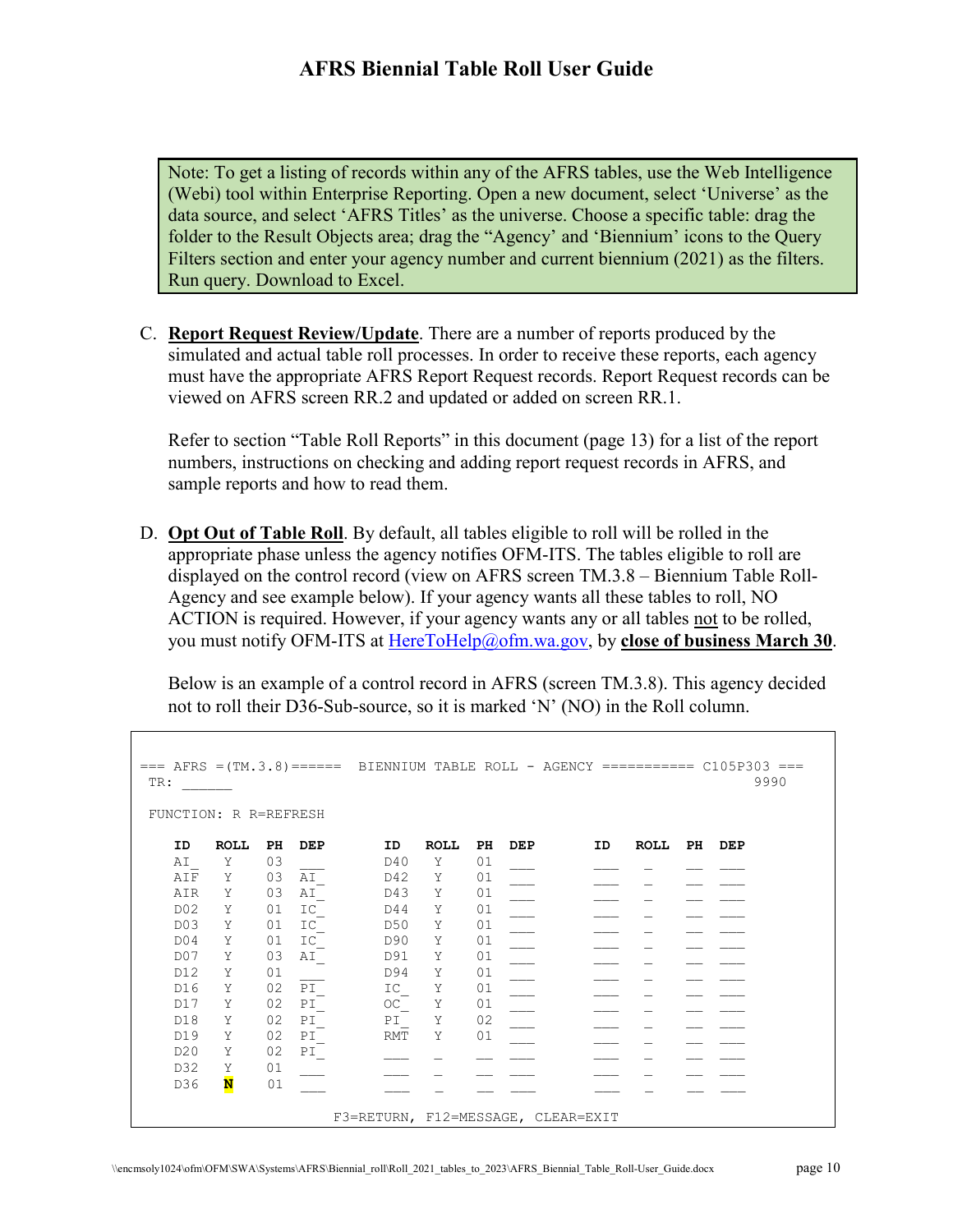Your agency's screen may have more or less tables displayed as it is based on the tables actually used by your agency. The column headings on the TM.3.8 screen are as follows:

| ID:          | This is the table identification. Descriptor tables start with D, such as D16. The tables<br>listed by acronym are AI-Appropriation Index, AIF-AI Federal Grant Award, AIR-AI<br>Reporting Type, IC-Organization Index, OC-Organization Control, PI-Program Index,<br>RMT-Remittance Messages.                                                          |
|--------------|---------------------------------------------------------------------------------------------------------------------------------------------------------------------------------------------------------------------------------------------------------------------------------------------------------------------------------------------------------|
| <b>ROLL:</b> | $Y = Yes$ , ROLL this table. N=No, do NOT roll this table.                                                                                                                                                                                                                                                                                              |
| PH:          | This is the PHASE the table will roll in. There are 3 phases for all agencies and a phase 4<br>for certain cost allocation system tables, which affect only HCA, DSHS, and DCYF.                                                                                                                                                                        |
| DEP:         | This column shows Dependencies between some descriptor tables and related index<br>tables. If the index table is set to NOT roll (N), the related descriptor tables must also be<br>set to NOT roll and vice versa. (For example, if an agency chooses to not roll their PI-<br>Program Index table, the D16-D20 and D65 must also be set to not roll.) |

### **To opt out, send an email:**

- TO: **[HereToHelp@ofm.wa.gov](mailto:HereToHelp@ofm.wa.gov)**
- SUBJECT: **2021 AFRS Table Roll Opt Out**
- In the body of the email:
	- o Include your agency number and agency name and state that you do not want certain tables to roll.
	- o List each table used by your agency that your agency does NOT want to roll. Note that there are dependencies between index tables and their related descriptor tables. If an agency requests to not roll a table with a dependency, the related tables used by your agency will also be marked to not roll. Below is a list of index tables and their dependencies. When opting out, only list those tables that show on screen TM.3.8.
		- $\blacksquare$  **OI**: D02 D06
		- **PI**: D16-D20, D65
		- **AI**: D07, D72, D93, AI Federal Grant Award (AIF), AI Reporting Type (AIR)
	- o Include your name, title, and the best way to reach you with any questions.

After sending your 'Opt Out' email, allow two business days and then check the control record online (AFRS screen TM.3.8) to ensure your request was completed correctly. If there are any errors or questions, follow up with OFM-ITS using the same email address shown above.

For agencies that choose to opt out of the table roll and agencies that have frequent table updates throughout the biennium, there is a table upload process available that can assist in updating AFRS tables and cutting down on the workload.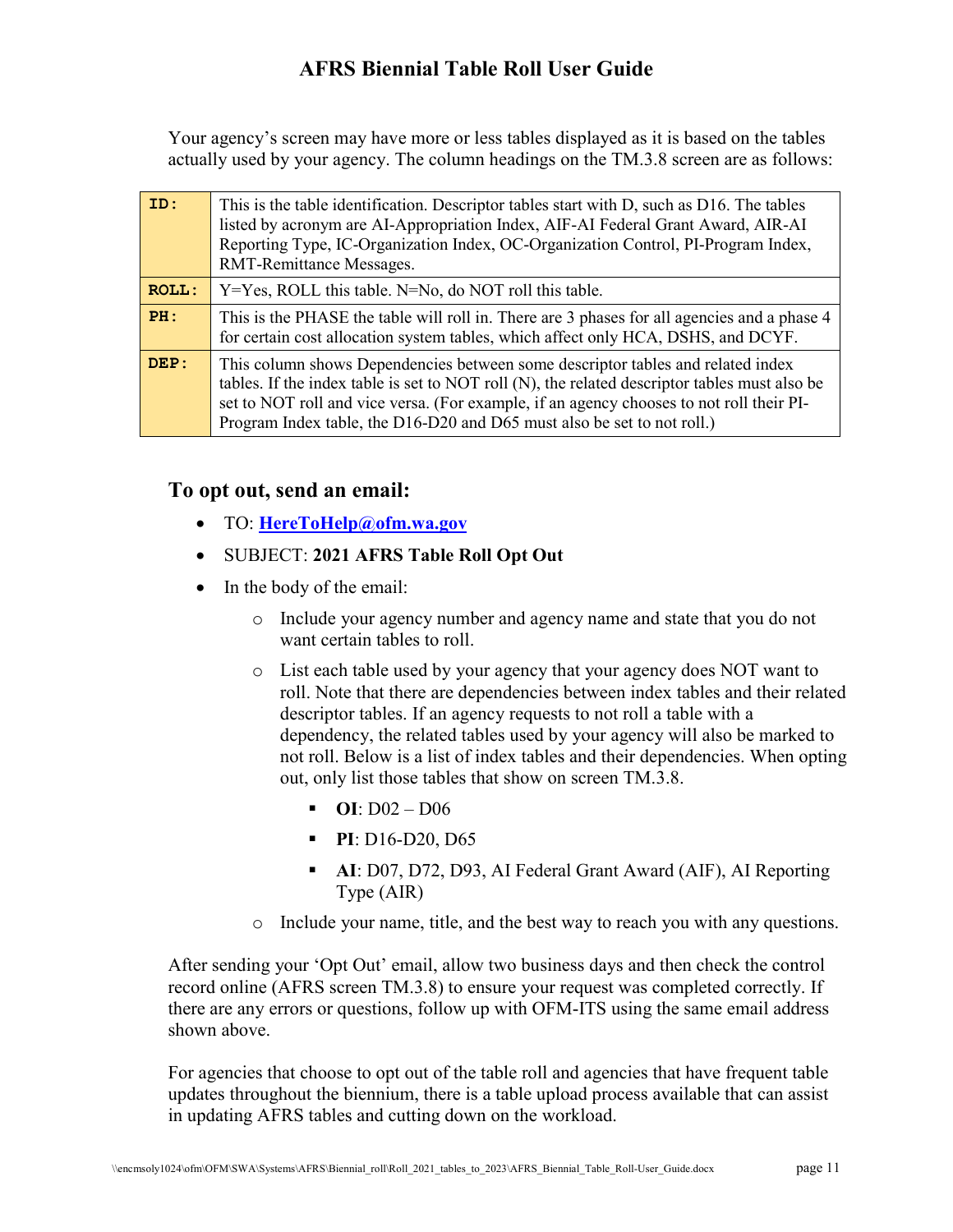#### **AFRS AUTOMATED TABLE UPLOAD PROCESS**

Certain AFRS tables can be added, changed, and deleted by agencies through an automated table upload process. This process uses templates accessed through the ER Web Intelligence application to download current records to Excel, update/add records as necessary, and upload into AFRS using secure file transfer.

Use of the automated table upload process is recommended to add BI 23 Master Index (MI) records for agencies with a large number of MI codes, as these **do not roll** in the AFRS table roll process. It is also recommended for agencies that are changing their coding structure. For example, an agency changing their organization index (OI) structure could opt out of the AFRS table roll for the OI and related descriptor tables and use the AFRS Automated Table Upload process to add their new OI and related DT records. This process is also available for table updates throughout the biennium.

Please refer to the "**AFRS Automated Table Upload Process**" document on the [AFRS](https://ofm.wa.gov/it-systems/agency-financial-reporting-system-afrs/afrs-documentation)  [Documentation](https://ofm.wa.gov/it-systems/agency-financial-reporting-system-afrs/afrs-documentation) webpage for detailed instructions.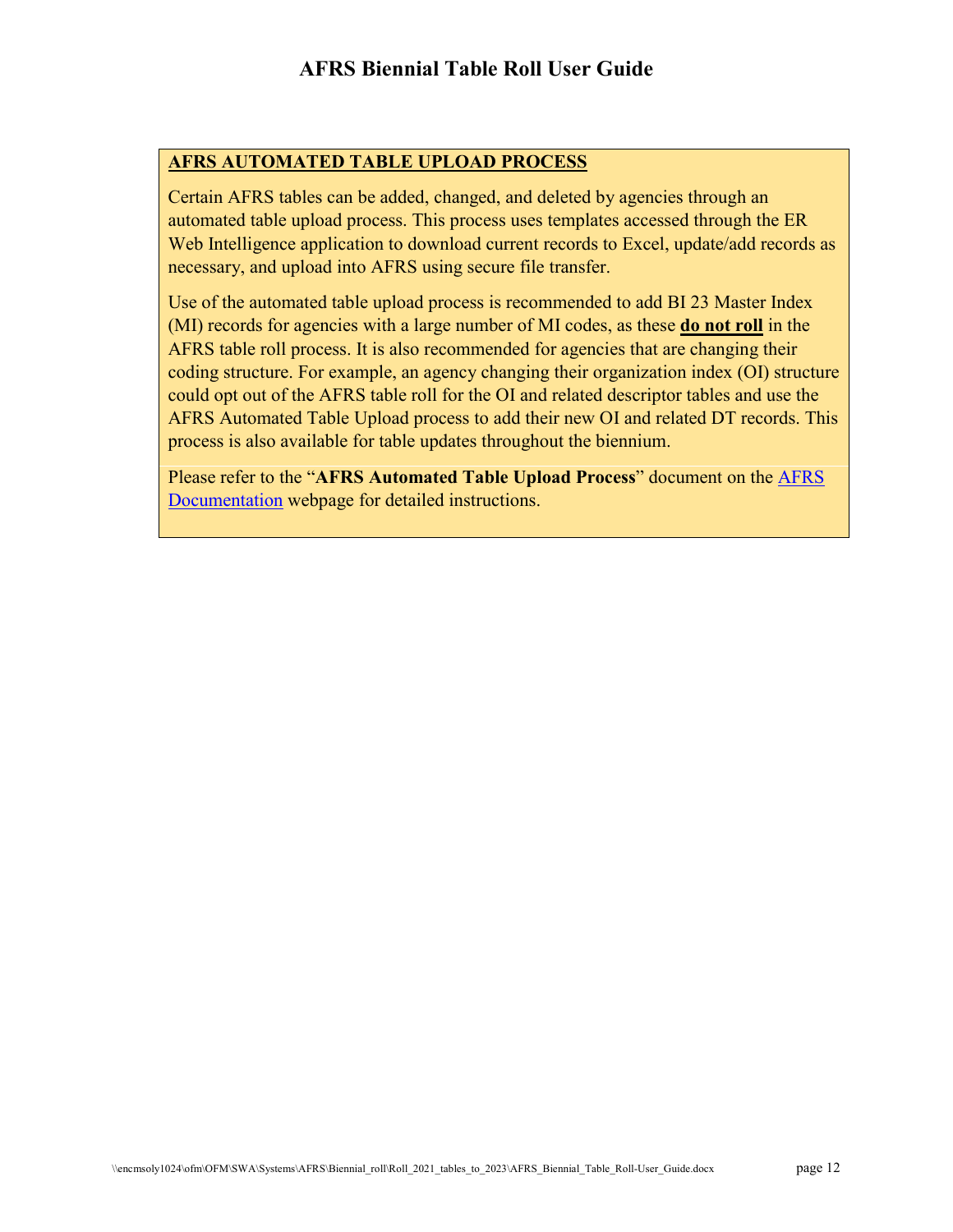### **Table Roll Reports**

Phases 1, 2, and 3 simulated and actual table rolls will generate reports for each agency that uses the applicable tables. The reports are intended to assist agencies by alerting them to Index records (Organization, Program, and Appropriation) and other descriptor table records that will not roll (simulated) or did not roll (actual). After the simulated roll, agencies can use these reports to determine if any updates are needed to their BI 21 records so the appropriate records will roll to BI 23. After the actual roll, agencies can use these reports to determine if any records need to be added manually to BI 23.

The table below shows all reports available as part of the table roll process. Each report is produced only for the agencies that have records in the tables covered by that report. For example, if your agency does not use Organization Index, report DWP850IC will not be produced for your agency.

| <b>Report #</b> | <b>Tables Reported</b>                                       | <b>Agencies</b>      | <b>Phase</b> |
|-----------------|--------------------------------------------------------------|----------------------|--------------|
| DWP850IC        | Organization Index                                           | Agencies that use OI | Phase 1      |
| DWP850PI        | Program Index                                                | All agencies         | Phase 2      |
| DWP85065        | $D65 - Program Index/Organization$<br>Index (Edit 2)         | DSHS, HCA, DOC       | Phase 2      |
| DWP850AI        | Appropriation Index                                          | All agencies         | Phase 3      |
| DWP85072        | $D72 - Program/Sub-$<br>Program/Appropriation Index (Edit 1) | DSHS, HCA            | Phase 3      |
| DWP85093        | D93 – Month of Service Controls                              | DSHS, HCA            | Phase 3      |

#### AFRS REPORT REQUEST

In general, the report request records used during the previous (2021) table roll will still be in AFRS (as BI 21 records). There are no new reports to add this biennium so, if you want to receive your reports the same way you did last biennium, you can simply verify the records on the AFRS RR.2 screen.

If the report numbers listed above are NOT on the AFRS RR.2 screen, it likely means the table roll reports are distributed using the DZOTHER report request record, which handles the distribution of certain daily AFRS reports. (This is the most common situation.) In this case, the only action required is to verify that there is a DZOTHER record. Then, your agency will receive the applicable table roll reports in the same manner your AFRS daily reports are received.

# **\*\*\* CAUTION: DO NOT CHANGE THE DZOTHER RECORD, as this will affect the distribution of regular AFRS daily reports. \*\*\***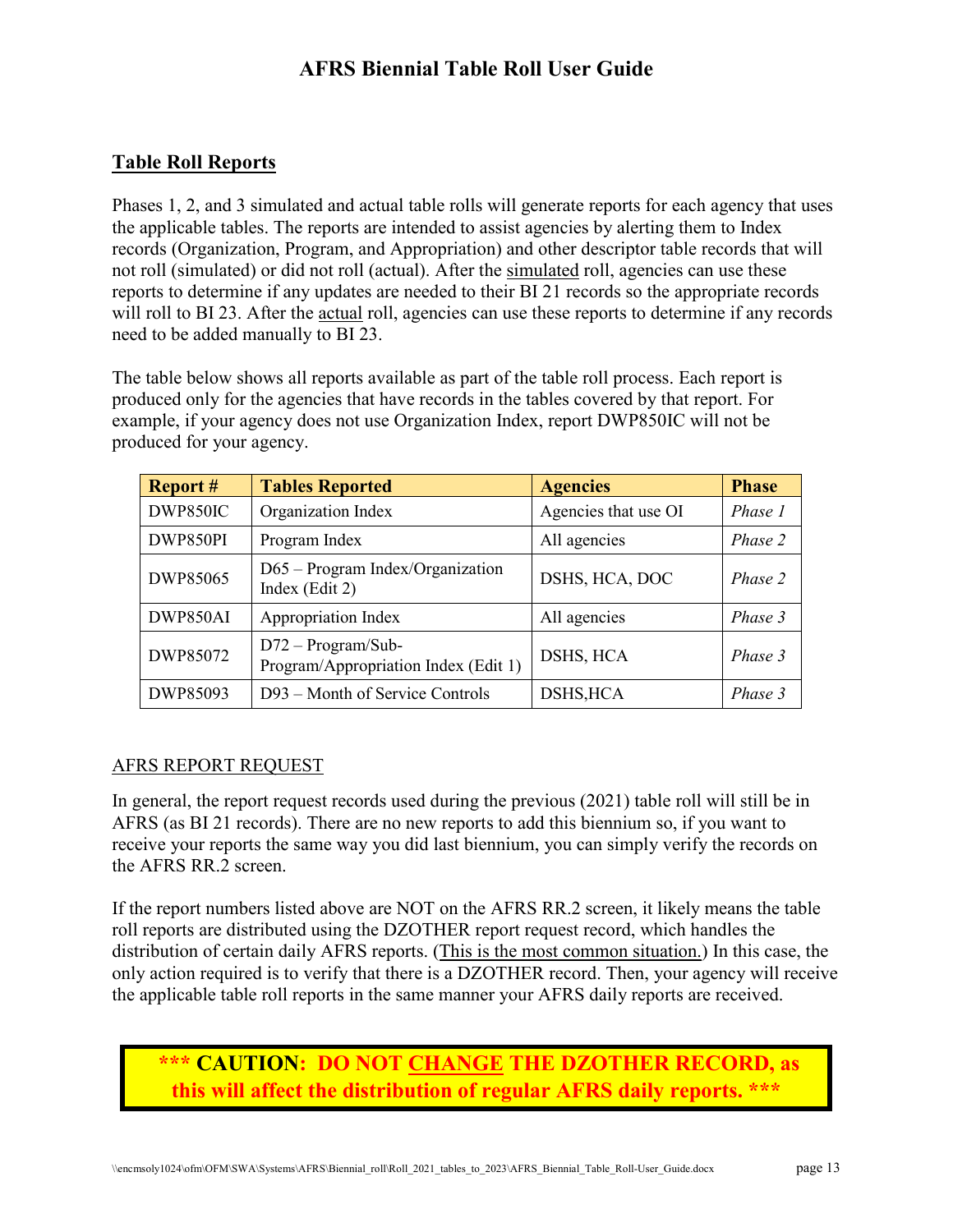**\*\*\* CAUTION: DO NOT CHANGE THE DZOTHER RECORD, as this will affect the distribution of regular AFRS daily reports. \*\*\***

If you want to change the method of delivery for the table roll reports or you need to add specific reports from the table above, please refer to the AFRS Report Request user documentation located on the OFM-ITS [AFRS Documentation](https://ofm.wa.gov/it-systems/accounting-systems/agency-financial-reporting-system-afrs/afrs-documentation) webpage.

Currently, the report output options are (a) having the reports printed and mailed to the agency, (b) having the reports printed at an existing remote printer in your office, or (c) having them sent electronically to Enterprise Output Solution (EOS). The EOS option takes some setup time for the agency EOS administrator and WaTech, so if you are working remotely and this is the best option for you, don't wait to start the process of getting this set up.

Specific questions can be addressed to the OFM Help Desk: (360) 407-9100 or [HereToHelp@ofm.wa.gov.](mailto:HereToHelp@ofm.wa.gov)

#### READING THE TABLE ROLL REPORTS

There are two sample reports (PI and AI) on the following pages, but all reports have the same basic table record count information:

| <b>TABLE:</b>    | Table name or table ID number.                                                                                                                                                                                                                                                                |  |  |  |  |  |  |
|------------------|-----------------------------------------------------------------------------------------------------------------------------------------------------------------------------------------------------------------------------------------------------------------------------------------------|--|--|--|--|--|--|
| <b>INPUT:</b>    | The total number of records found in BI 21 for this table.                                                                                                                                                                                                                                    |  |  |  |  |  |  |
| <b>EXCLUDED:</b> | The number of records that were not attempted to be rolled. Records will<br>be excluded for the following reasons:                                                                                                                                                                            |  |  |  |  |  |  |
|                  | Agency opts out of rolling the table (Control Record Roll = $NO$ )<br>For PI only, record is marked as Inactive.<br>For AI only, appropriation type is <b>not</b> one of the following: 1-State,<br>2-Federal, 6-Nonappropriated, 7-Private/Local, X-Prior Biennium<br>Liability Liquidation. |  |  |  |  |  |  |
| <b>ROLLED:</b>   | The number of records successfully rolled to BI 23.                                                                                                                                                                                                                                           |  |  |  |  |  |  |
| <b>REJECTED:</b> | The number of records attempted to be rolled that could not be rolled due<br>to an error. For index codes, the table record and error code(s) are listed<br>on the report below the counts.                                                                                                   |  |  |  |  |  |  |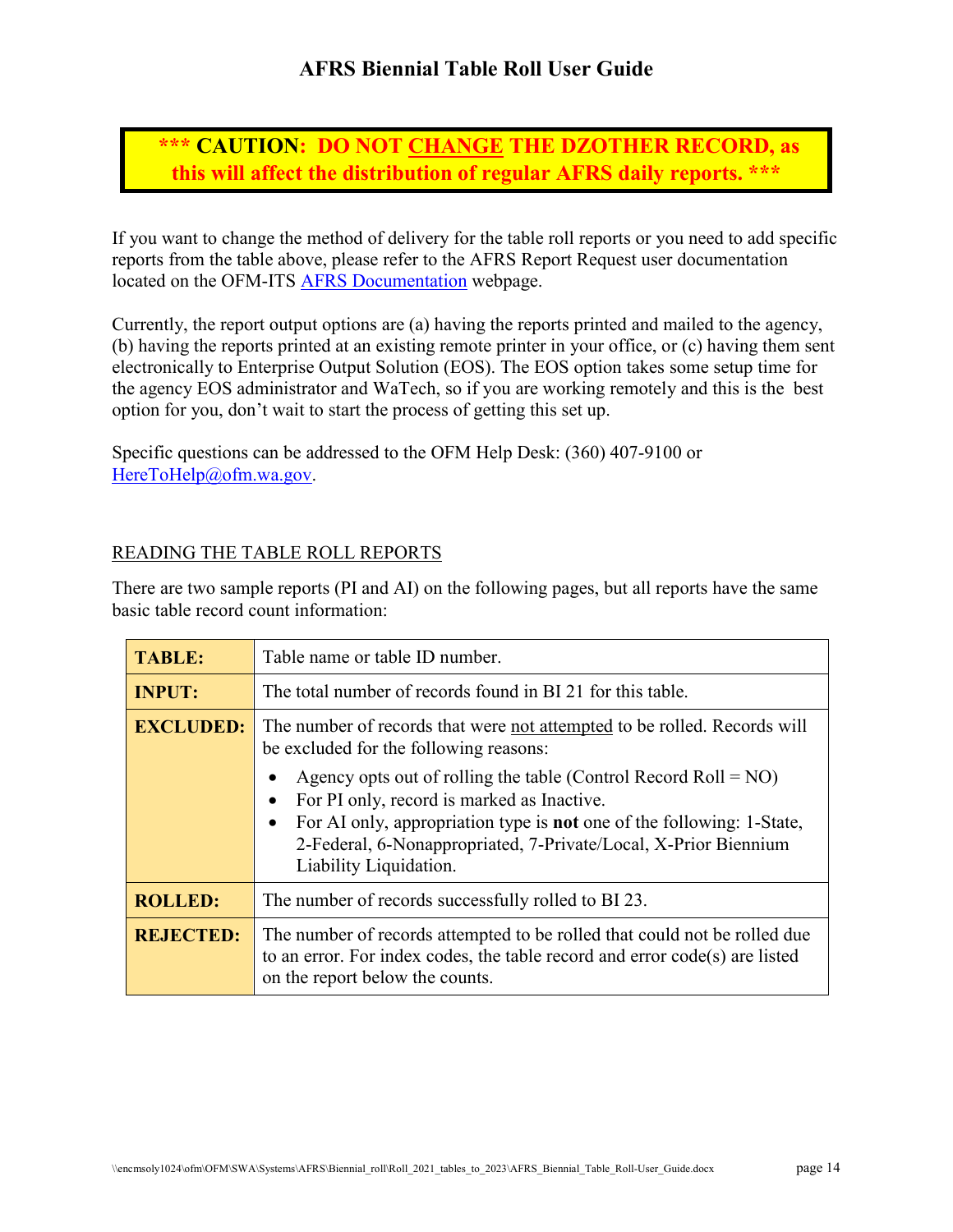### **AFRS Biennial Table Roll User Guide SAMPLE TABLE ROLL REPORT for PHASE 2 – PROGRAM INDEX**

| $999 - 0$<br>RPT DWP850PI                                                                                                                                                                                                                      |       |         |                         |                             |                     |                            |                       |                              |                              | STATE OF WASHINGTON<br>DEPARTMENT OF TESTING<br>BIENNIUM 2023                                                                         |                                   |  |  |  |  |
|------------------------------------------------------------------------------------------------------------------------------------------------------------------------------------------------------------------------------------------------|-------|---------|-------------------------|-----------------------------|---------------------|----------------------------|-----------------------|------------------------------|------------------------------|---------------------------------------------------------------------------------------------------------------------------------------|-----------------------------------|--|--|--|--|
| PURPOSE: TO PROVIDE A LIST OF PROGRAM INDEXES FROM THE CURRENT BIENNIUM THAT CANNOT BE CREATED IN THE NEW BIENNIUM BECAUSE OF<br>MISSING DESCRIPTOR TABLE RECORDS OR OTHER ERRORS. REFER TO ERROR(S) LISTED BELOW TO DETERMINE THE NEEDED FIX. |       |         |                         |                             |                     |                            |                       |                              |                              |                                                                                                                                       |                                   |  |  |  |  |
| TABLE:                                                                                                                                                                                                                                         |       |         | PI                      | D16                         | D17                 |                            | D18                   | D19                          | D <sub>20</sub>              |                                                                                                                                       |                                   |  |  |  |  |
| INPUT:<br>EXCLUDED:<br>ROLLED:<br>REJECTED:                                                                                                                                                                                                    |       |         | 599<br>10<br>587<br>-2. | 14<br>$\circ$<br>13         | 73<br>$\circ$<br>72 |                            | 109<br>$\circ$<br>108 | 199<br>$\overline{0}$<br>198 | 456<br>$\overline{0}$<br>455 |                                                                                                                                       |                                   |  |  |  |  |
| PT                                                                                                                                                                                                                                             |       | BI FUNC | PROG<br>(D15) (D16)     | <b>SUB</b><br>PROG<br>(D17) | ACT<br>(D18)        | <b>SUB</b><br>ACT<br>(D19) | TASK<br>(D20)         | AL-PGM<br>LVL                |                              | ERROR CODE AND DESCRIPTION                                                                                                            | ASSOCIATED D16 ERRORS             |  |  |  |  |
| 11320                                                                                                                                                                                                                                          | 23    | 10      | 100                     | 01                          | 01                  | 01                         | 32                    | $\circ$                      |                              | P73 - UNUSED PROGRAM INDEX NOT ROLLED                                                                                                 |                                   |  |  |  |  |
| 15910                                                                                                                                                                                                                                          | 23 10 |         | 500                     | 01                          | 05                  | 09                         | 01                    | $\circ$                      |                              | P63 - PROGRAM NOT IN D16<br>P64 - SUB PROG NOT IN D17<br>P65 - ACTIV NOT IN D18<br>P66 - SUB-ACTV NOT IN D19<br>P67 - TASK NOT IN D20 | D97 - FUNCTION/PROGRAM NOT IN D27 |  |  |  |  |

**Explanation:** This report shows that 599 Program Index (PI) records were located for this agency in BI 21. Of those records, 10 were excluded from the roll process because the BI 21 records were marked as Inactive; 587 rolled successfully to BI 23; 2 were rejected because they did not pass the edits. The same categories of information are also shown for each descriptor table, although no error codes are displayed.

The 2 PI records that were rejected are shown in the lower section of the report. The first record was rejected because it has not been used in BI 21 and was not recently added (on or after 7/1/20). If this PI is used before the actual Phase 2 roll, it will roll if it passes other edits. Otherwise, if this PI is needed in BI 23, the agency will have to add it and any related DT records. If the PI record is not needed in BI 23, no action is needed.

The second record was rejected for multiple reasons. First, the program was not found on the BI 23 D27-Statewide Programs table. It is likely this program is not valid for BI 23; however, if the agency believes it is valid, they should contact Linda Hamilton (linda.hamilton @ofm.wa.gov) or Budget Operations [\(OFMBudget@ofm.wa.gov\)](mailto:OFMBudget@ofm.wa.gov) to discuss. The other errors for this PI indicate that none of the related descriptor tables were found. There are two possible reasons for these errors: (a) the records do not exist in BI 21 so they didn't roll to BI 23, or (b) the records existed in BI 21 but did not roll due to the missing D27 record. If the program is valid and the PI is needed in BI 23, the agency needs to work with OFM Budget to get the program added to the D27 and make sure their descriptor tables exist in BI 21. If the program is not valid or the PI is not needed in BI 23, no action is required.